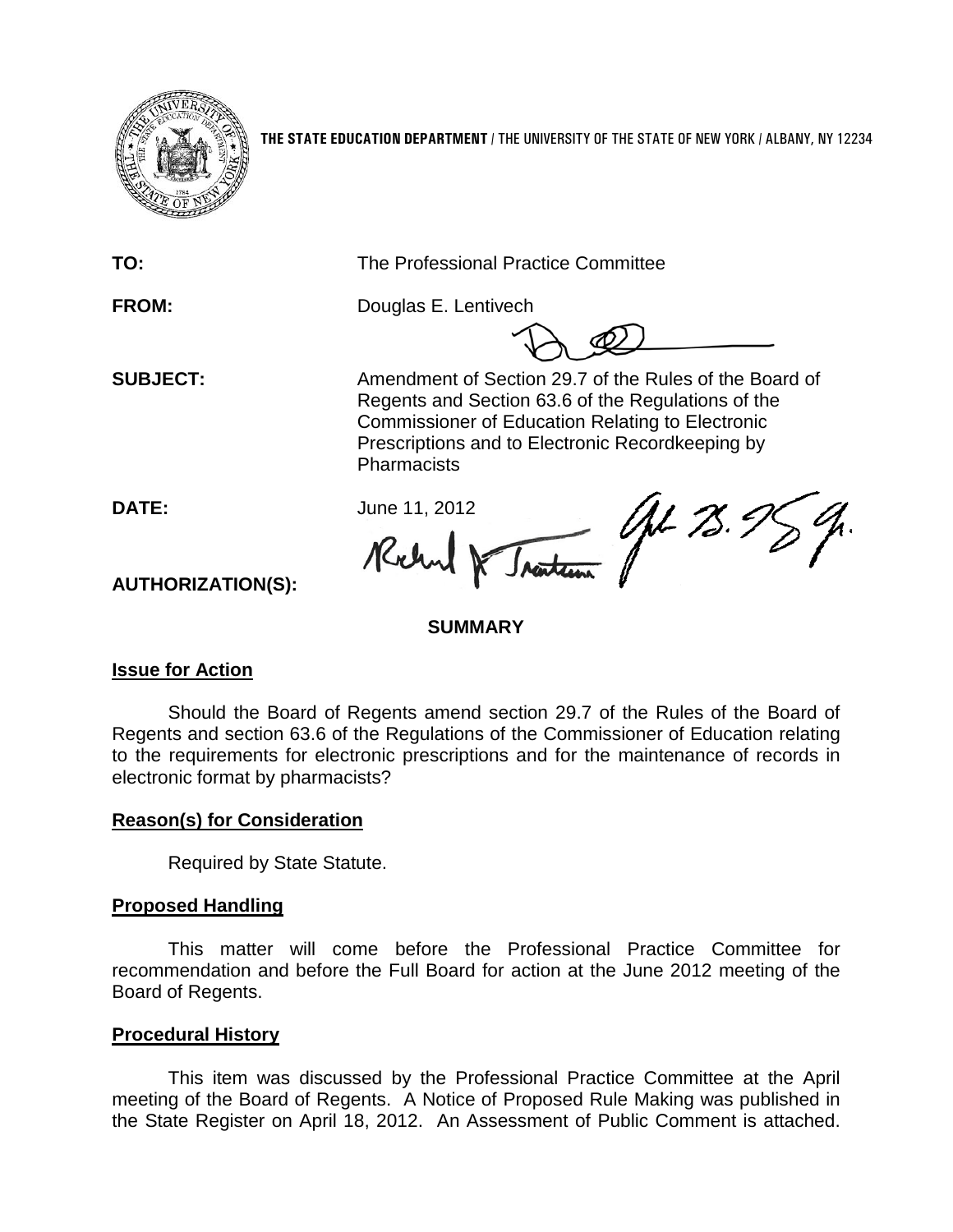The comments received did not necessitate any change in the proposed amendment. Supporting materials for the proposed amendments are available upon request from the Secretary to the Board of Regents.

#### **Background Information**

The issue of electronic prescriptions was first addressed by the Department in 1999 when the Board of Regents approved regulations allowing pharmacists to receive such prescriptions. Electronic prescriptions reduce the likelihood of errors due to illegible handwriting or unclear oral communications. Together, misunderstood handwriting and oral communications have been identified as the root cause in approximately 55% of medication errors.

Full implementation of electronic prescribing has occurred more slowly than expected. In part, this was a result of continuing prohibition against e-prescribing of controlled substances, as physicians and other prescribers resisted purchasing systems that might ultimately not meet security demands being developed by the federal Drug Enforcement Administration (DEA) for controlled substances. The DEA has now published its final requirements, though few systems have been deemed qualified.

Chapter 590 of the Laws of 2011 amended section 6802 of the Education Law by adding definitions of the terms "electronic prescription," "electronic," and "electronic signature." Chapter 590 also amended section 6810(6)(a) of the Education Law to require the use of an electronic signature to validate an electronic prescription and, when issuing an electronic prescription, to authorize the use of an electronic direction to direct the dispensing of a brand name drug rather than a generic equivalent drug.

The proposed amendments are needed to conform the Rules of the Board of Regents and the Regulations of the Commissioner of Education relative to electronic prescriptions and electronically maintained records of pharmacists to the statutory changes. The proposed amendment to section 29.7(a) of the Rules of the Board of Regents provides that, when used in the disciplinary rules relating to the profession of pharmacy, the term "signature" includes an electronic signature. The proposed amendment to section 63.6(a)(7) of the Regulations of the Commissioner of Education conforms that section to new terms and definitions included in Education Law §§6802 and 6810. In addition, section 63.6(a)(7) implements Chapter 590 by authorizing the use of an electronic direction in place of the prescriber's handwritten notation, when issuing an electronic prescription for a brand name drug. Finally, the proposed amendment implements the requirement of the new law that requires prescriptions that are transmitted by facsimile to be manually signed.

#### **Recommendation**

VOTED: That section 29.7(a) of the Rules of the Board of Regents and section  $63.6(a)(7)$  of the Regulations of the Commissioner of Education be amended, as submitted, effective July 11, 2012.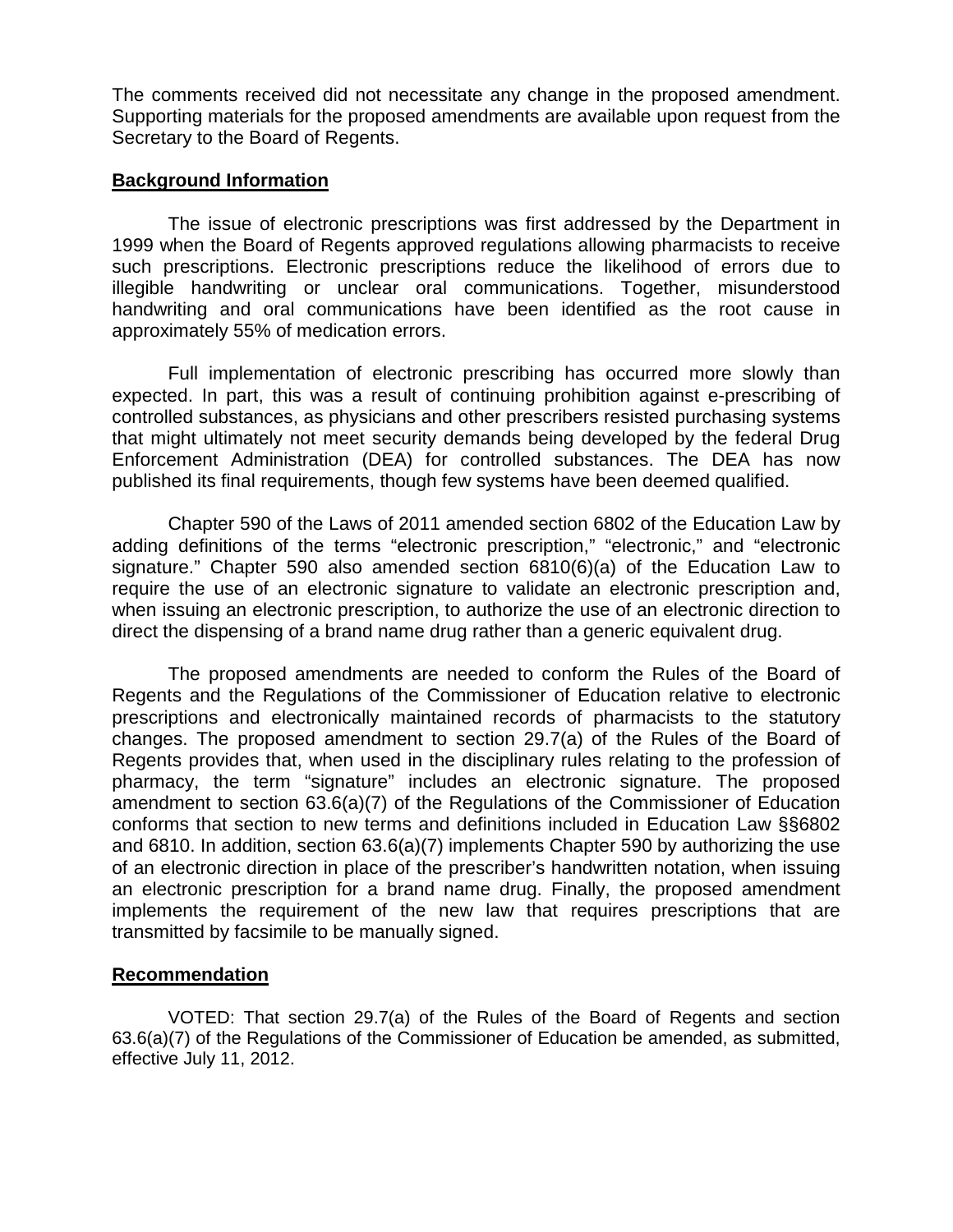## **Timetable for Implementation**

If adopted at the June meeting, the amendment will become effective July 11, 2012.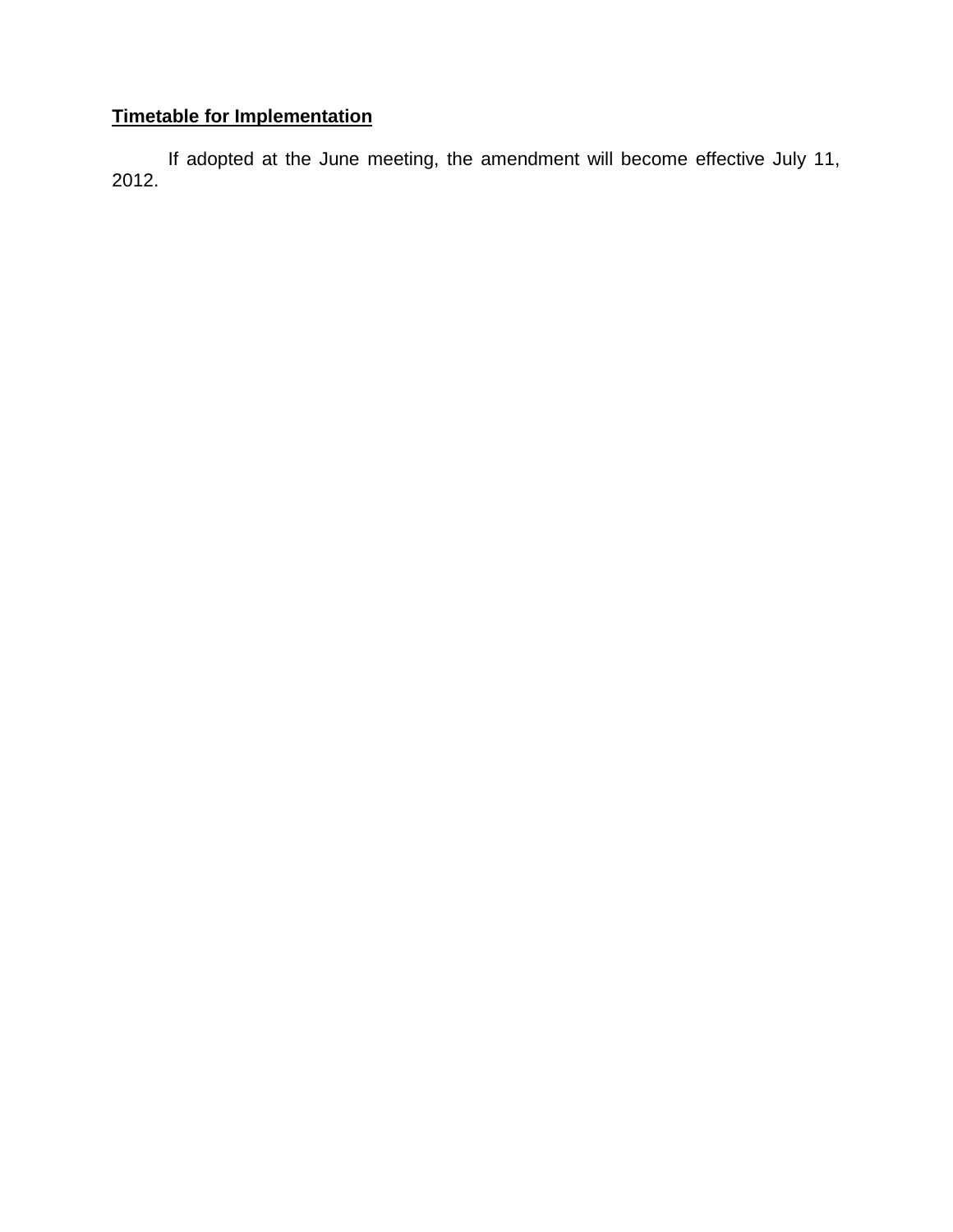# AMENDMENT TO THE REGULATIONS OF THE COMMISSIONER OF EDUCATION AND RULES OF THE BOARD OF REGENTS

Pursuant to sections 207, 6504, 6506, 6507, 6509, 6802 and 6810 of the Education Law and Chapter 590 of the Laws of 2011.

1. Subdivision (a) of section 29.7 of the Rules of the Board of Regents is amended, effective July 11, 2012, as follows:

(a) The requirements of this section set forth for written prescriptions shall also be applicable to [electronically transmitted] electronic prescriptions, as defined in section 63.6(a)(7)(i)(a) of this Title, unless otherwise indicated. For purposes of this section, "signature" shall include an electronic signature, as defined in section 63.6(a)(7)(i)(c) of this Title, when applicable, and "sign" shall include the affixing of an electronic signature. Unprofessional conduct in the practice of pharmacy shall include all conduct prohibited by sections 29.1 and 29.2 of this Part except as provided in this section, and shall also include the following:

 $(1)$  ...

 $(2)$  ...

 $(3)$  ...

(4) Refilling a prescription without entering on the reverse of the prescription or within the electronic record the date of the refill and the signature or readily identifiable initials of the pharmacist and of the intern, if applicable, dispensing the refill, except as provided in paragraph (8) of this subdivision. As a refill instruction, the pharmacist may accept a number of times, a time period, such as one year, or the Latin phrase pro re nata (abbreviated prn--meaning "as needed"). In the case of the latter, the pharmacist shall refill the prescription once only. The pharmacist receiving on oral order to refill a prescription shall reduce the order to writing or to an electronic record and shall sign or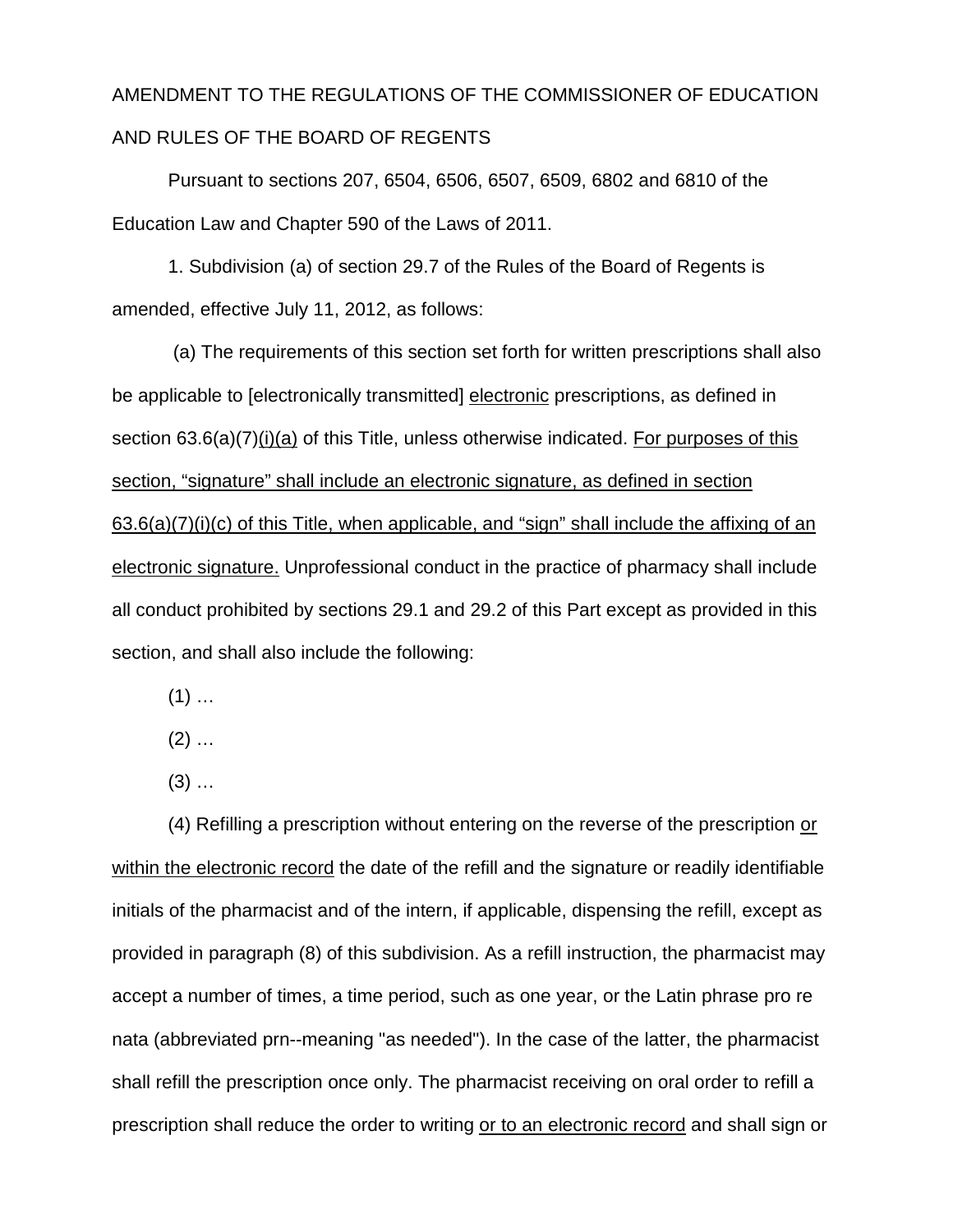initial it legibly as the recipient of the oral order. When a prescription is refilled, the date placed on the label shall be the date of the refill.

(5) Using or substituting without authorization one or more drugs in the place of the drug or drugs specified in a prescription. Unauthorized use or substitution occurs if the same is done without the knowledge and consent of the prescriber. If other than the ingredients specified are utilized by the pharmacist in compounding or dispensing the prescription, improper substitution shall be presumed unless there shall be entered upon the reverse of the original prescription or within the electronic record information setting forth the facts of the substitution, the date, time and manner in which authorization for substitution was given and the signature of the pharmacist who received such authorization.

 $(6)$  …

 $(7)$  ...

(8) Failure to maintain in a form which provides for ready retrieval of prescriptions a daily record of all prescriptions filled and refilled which identifies clearly the practitioner who ordered the prescription, the patient for whom the prescription is intended, the signature or readily identifiable initials of the pharmacist who filled or refilled the prescription, and the number assigned to the prescription where applicable. The record of the dispensing of a drug for an inpatient in a health care facility, including but not limited to general hospital, by the pharmacy of that facility may be maintained in a form which is consistent with the record of the total health service provided to the patient provided the information required by this paragraph is readily retrievable and available. Original prescriptions filed in accordance with the provisions of paragraph (7) of this subdivision may constitute the record of the initial filling of those prescriptions. The daily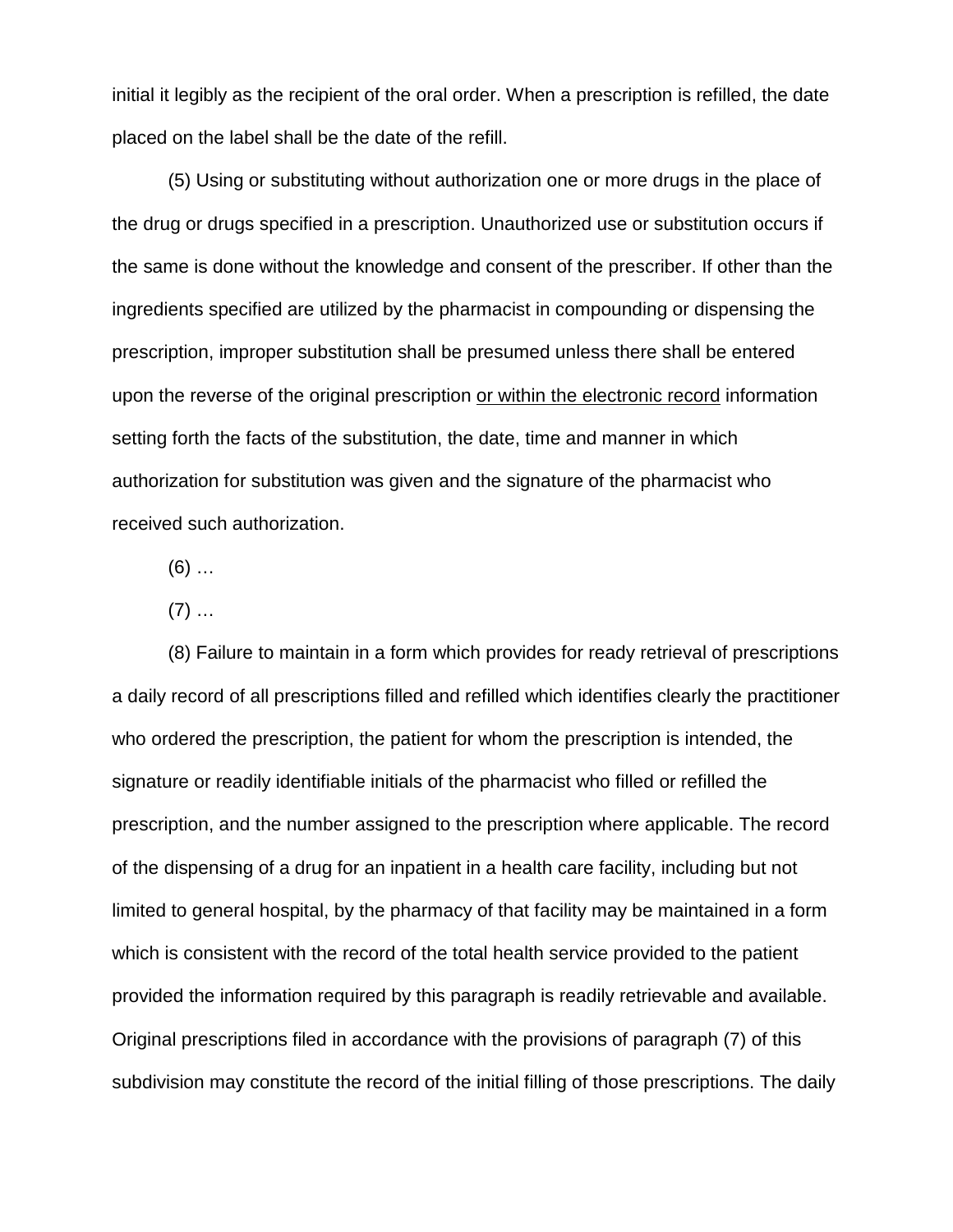record may be maintained by a manual system or, alternatively, by an electronic data processing system which meets the following requirements:

 $(i)$  ...

(ii) ...

(iii) ...

(iv) A pharmacist, and a pharmacy intern, if applicable, using a computerized system shall sign or initial the original prescription at the time of the first dispensing as provided in paragraph (3) of this subdivision and the signature or initials of the pharmacist shall be entered into the computer record of the dispensing.

(v) For all refills of a prescription, the records introduced into the system shall be sufficient if:

(a) the signature or initials of the pharmacist who dispensed the refill are entered by such pharmacist at the time of dispensing; and

(b) a printout or electronic record is produced of all prescriptions filled and refilled each day and the pharmacist(s) whose signature or initials appear(s) on the printout sign(s), either manually or electronically, the printout or electronic record to indicate that it is an accurate record.

- $(9)$  ...
- $(10)$  ...
- $(11)$  ...
- $(12)$  ...
- $(13)$  ...
- $(14)$  ...
- $(15)$  ...
- $(16)$  …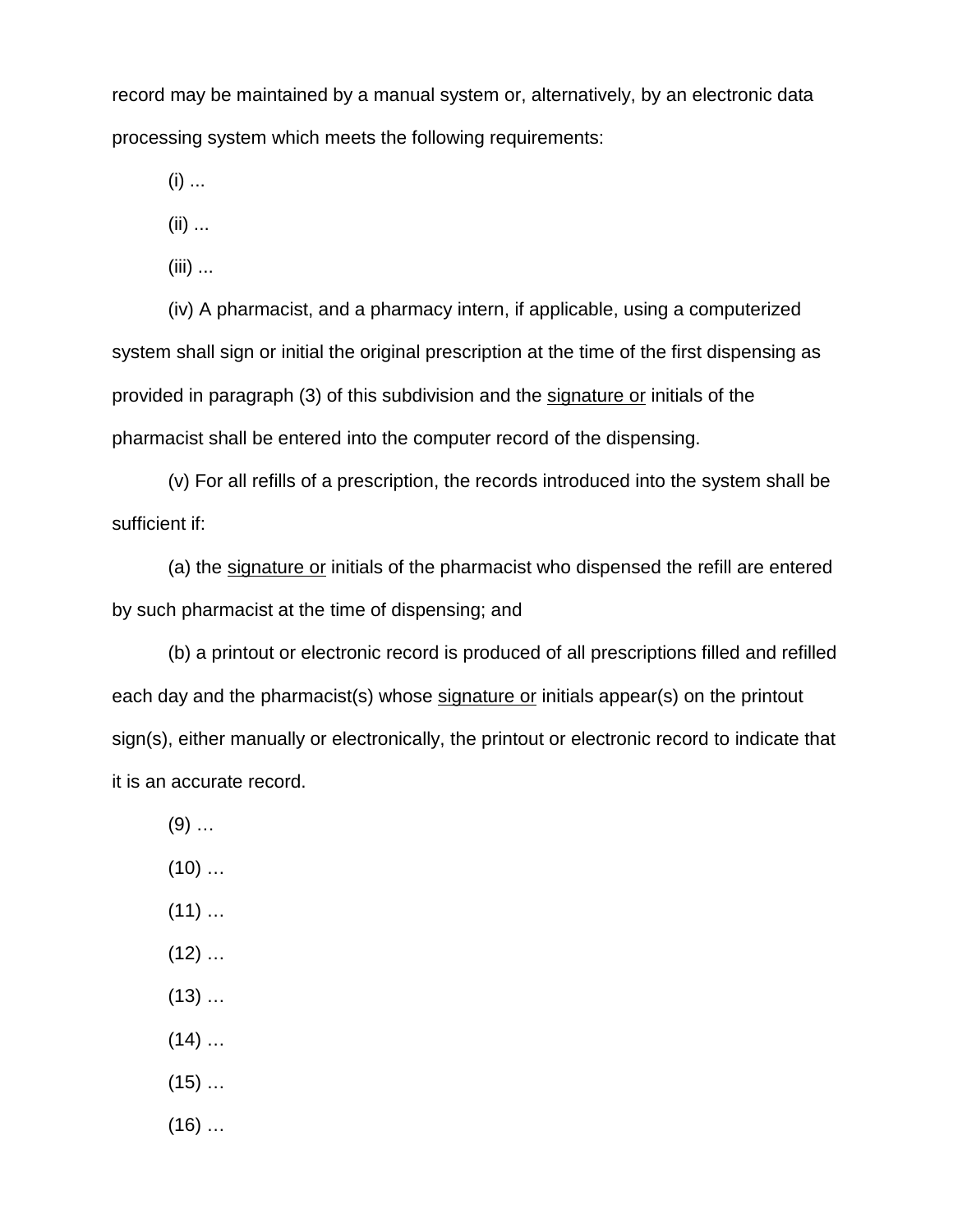$(17)$  …

 $(18)$  …

 $(19)$  ...

 $(20)$  ...

2. Paragraph (7) of subdivision (a) of section 63.6 of the Regulations of the Commissioner of Education is amended, effective July 11, 2012, as follows:

63.6(a)(7) [Electronically transmitted] Electronic prescriptions.

(i) For the purposes of this section:

(a)[, electronically transmitted] electronic prescription means a prescription created, recorded, [transmitted] or stored by electronic means; issued with an electronic signature; and transmitted by electronic means;[, including but not limited to facsimile but excluding any such prescription for a controlled substance under Article 33 of the Public Health Law.]

(b) electronic means of or relating to technology having electrical, digital, magnetic, wireless, optical, electromagnetic, or similar capabilities; and

(c) electronic signature means an electronic sound, symbol, or process, attached to or logically associated with an electronic prescription, executed or adopted by a person with the intent to sign the prescription, and effectively secured from alteration by an unauthorized third party;

(ii) A pharmacist may, based upon his or her professional judgment, accept an [electronically transmitted] electronic prescription from a prescriber, to the pharmacy of the patient's choice, subject to the following requirements:

(a) the prescription shall contain [the signature, or] the electronic [equivalent of a] signature[,] of the prescriber;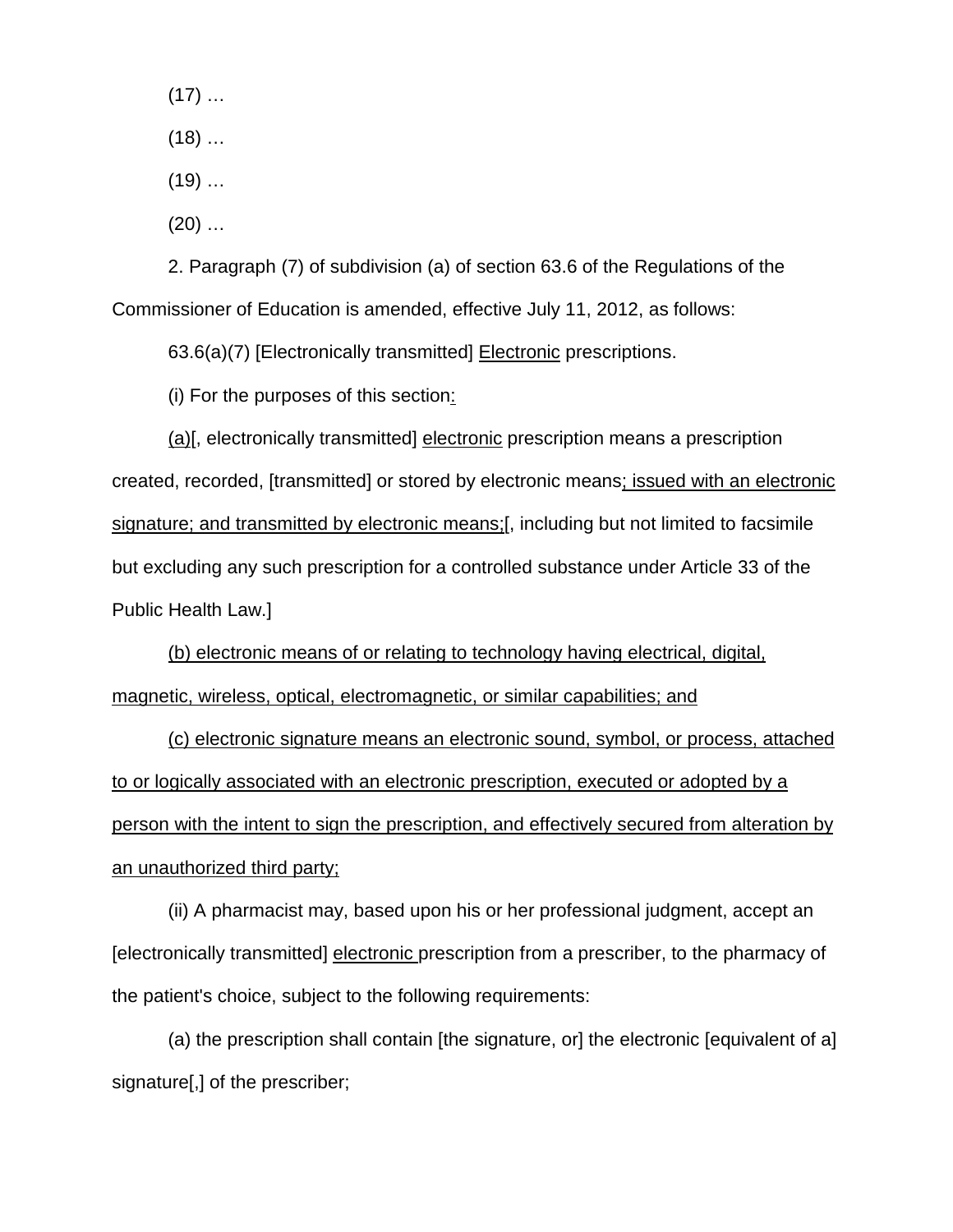(b) in the case of an [electronically transmitted] electronic prescription,[other than facsimile transmission,] such prescription shall be electronically encrypted, meaning protected to prevent access, alteration or use by any unauthorized person;

(c) [a permanent hard copy of an electronically transmitted] an electronic prescription or a hard copy of an [electronically transmitted] electronic prescription stored securely and permanently [by electronic means] shall be [produced and] maintained at the pharmacy for a period of five years from the date of the most recent filling, provided that, if the prescription is maintained electronically, it shall be made available to the Department in hard copy upon request. [A permanent facsimile copy shall be considered a hard copy];

(d) except when the prescriber inserts an electronic direction to dispense the drug as written, the prescriber's electronic signature shall designate approval of substitution by a pharmacist of a drug product pursuant to section 206(1)(o) of the Public Health Law. Notwithstanding any other provision of this section or any other law, when a generic drug is not available and the brand name drug originally prescribed is available and the pharmacist agrees to dispense the brand name product for a price that will not exceed the price that would have been charged for the generic substitute had it been available, substitution of a generic drug product will not be required. If the generic drug product is not available and a medical emergency situation, which for purposes of this section is defined as any condition requiring alleviation of severe pain or which threatens to cause disability or take life if not promptly treated, exists, then the pharmacist may dispense the brand name product at his regular price. In such instances the pharmacist shall record the date, hour and nature of the medical emergency on the back of the prescription or within the electronic record of the prescription and keep a hard-copy or electronic record of all such prescriptions;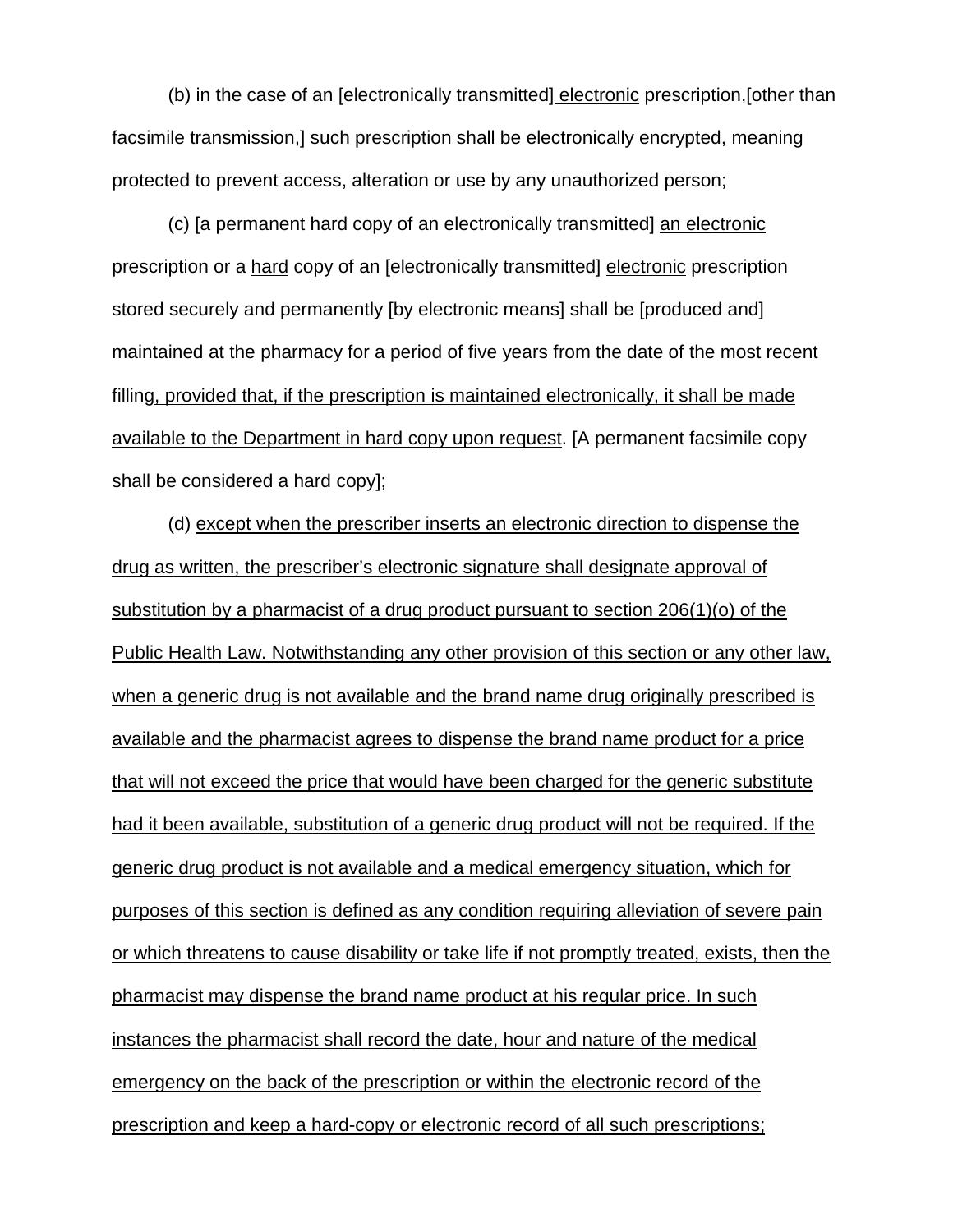(e) such prescriptions shall be processed in accordance with the requirements of section 29.7 of this title, provided, however, that prescriptions for controlled substances shall be filled in accordance with the requirements of Article 33 of the Public Health Law; and

[(e)] (f) in accepting an [electronically transmitted] electronic prescription, the [pharmacists] pharmacist shall be subject to the applicable requirements of Part 29 of this Title relating to unprofessional conduct, including but not limited to section 29.1(b)(2) and (3) of this Title.

(iii) An original hard copy prescription that is created electronically or otherwise may be transmitted from the prescriber to the pharmacist by facsimile and must be manually signed, provided, however, that prescriptions for controlled substances shall be filled in accordance with the requirements of Article 33 of the Public Health Law. A permanent hard copy of a prescription transmitted by facsimile shall be stored securely and permanently in hard copy or by electronic means and shall be maintained at the pharmacy for a period of five years from the date of the most recent filling, provided that, if the prescription is maintained electronically, it shall be made available to the Department in hard copy upon request.